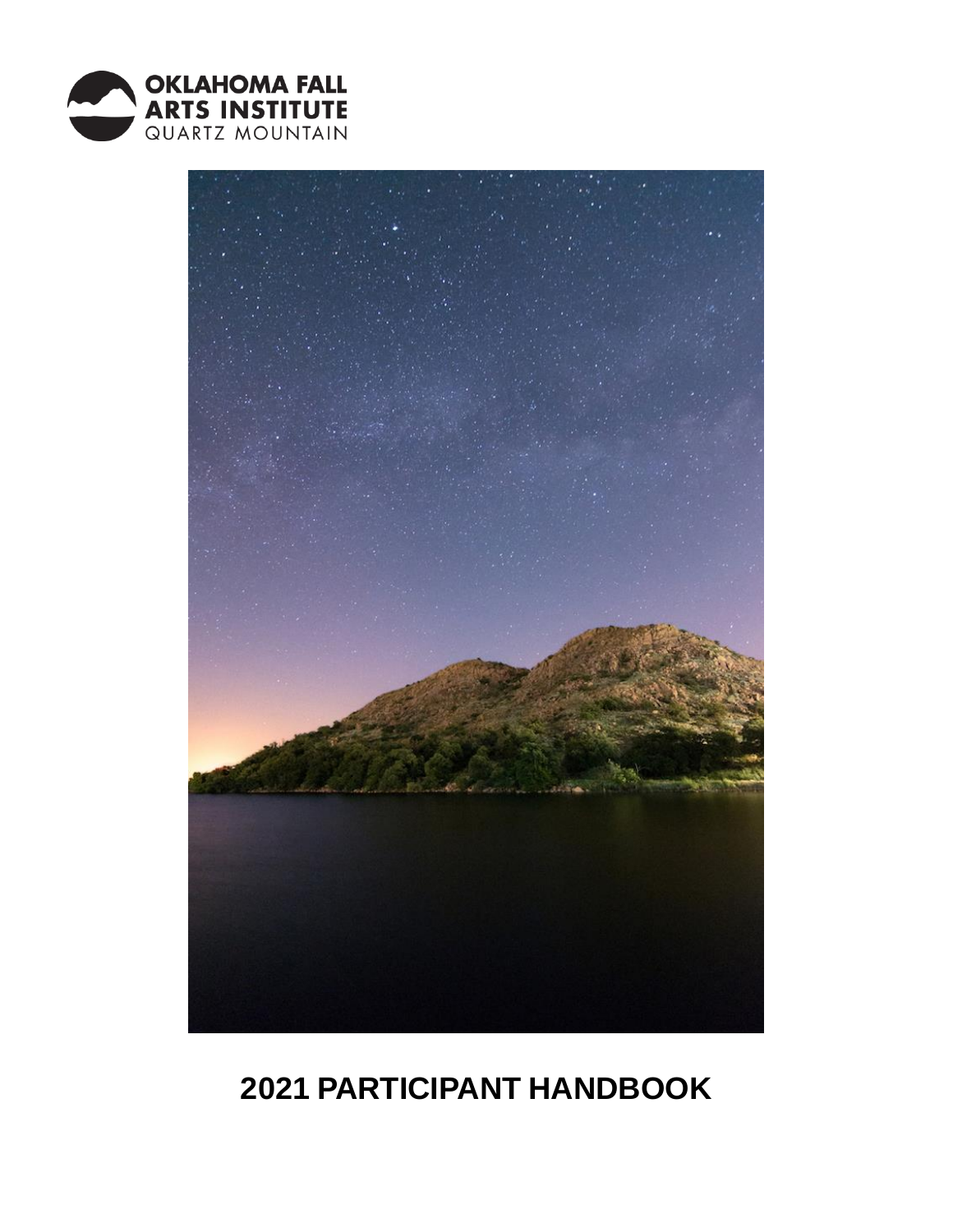# **TABLE OF CONTENTS**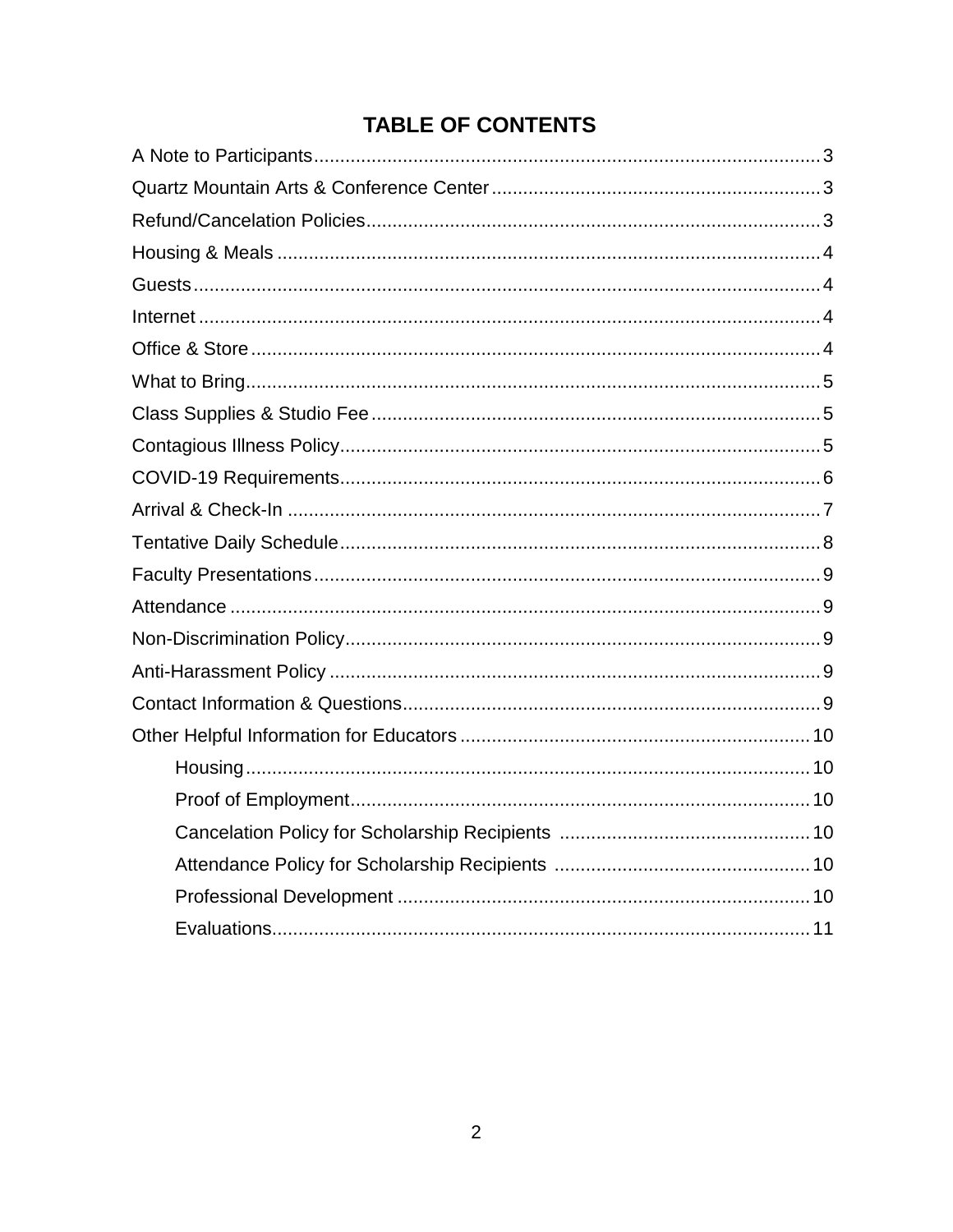### **A Note to Participants**

Welcome to the Oklahoma Fall Arts Institute at Quartz Mountain! Prepare yourself for an enriching weekend of total arts immersion. Against the beautiful, natural setting of Quartz Mountain, this will be an exceptional educational experience.

You can look forward to first-rate instruction by renowned artists from across the United States. The pace of the workshop is accelerated to encourage maximum growth in a brief period of time.

OFAI is a safe environment where you can take risks and try new things. If you approach your workshop with an open mind and a spirit of exploration, this challenging experience will expand your technique, knowledge, and artistic vision while renewing your creativity, self-awareness, focus and enthusiasm. We hope you will leave OFAI having grown as an artist and as a person. Thank you for joining us!

### **Quartz Mountain Arts & Conference Center**

The Quartz Mountain Arts & Conference Center and Nature Park is a state-owned facility located in southwest Oklahoma, 17 miles north of Altus, on state highway 44A near the town of Lone Wolf. The resort is approximately 4 hours from Tulsa, 2½ hours from Oklahoma City, and 4 hours from Dallas.

Please note that some online mapping services and GPS devices have incorrect map data. For directions, please visit the OAI website at [https://oaiquartz.org/content/directions-quartz-mountain](https://oaiquartz.org/content/directions-quartz-mountain-area-hotels)[area-hotels.](https://oaiquartz.org/content/directions-quartz-mountain-area-hotels)

## **Refund/Cancelation Policies**

If a participant is unable to attend a workshop for any reason, OAI must receive notification immediately so that the workshop place may be filled by an applicant from the waiting list.

**PUBLIC EDUCATORS RECEIVING SCHOLARSHIPS**: If OAI does not receive notice of cancelation, or if a scholarship recipient cancels fewer than 72 hours before the start of their workshop without a doctor's note or other evidence of an emergency, the scholarship recipient will not be eligible for an OFAI scholarship in the future. Additionally, scholarship recipients who cancel after enrolling in a workshop two years in a row will not be eligible for a scholarship in the future.

**ALL OTHER PARTICIPANTS**: If a participant cancels more than 14 days before the first day of the workshop, their tuition and \$100 deposit will be refunded. If cancelation notice is received after the 14-day deadline, and the workshop place cannot be filled, participants will forfeit the \$100 deposit. If cancelation notice is received within 72 hours of the beginning of the workshop, the entire cost of the workshop will be forfeited. In the instance that the Oklahoma Arts Institute is forced to cancel a class, the full deposit will be refunded.

The Oklahoma Arts Institute reserves the right to substitute faculty members. In all such cases, an attempt will be made to inform participants of a faculty change as time constraints will allow.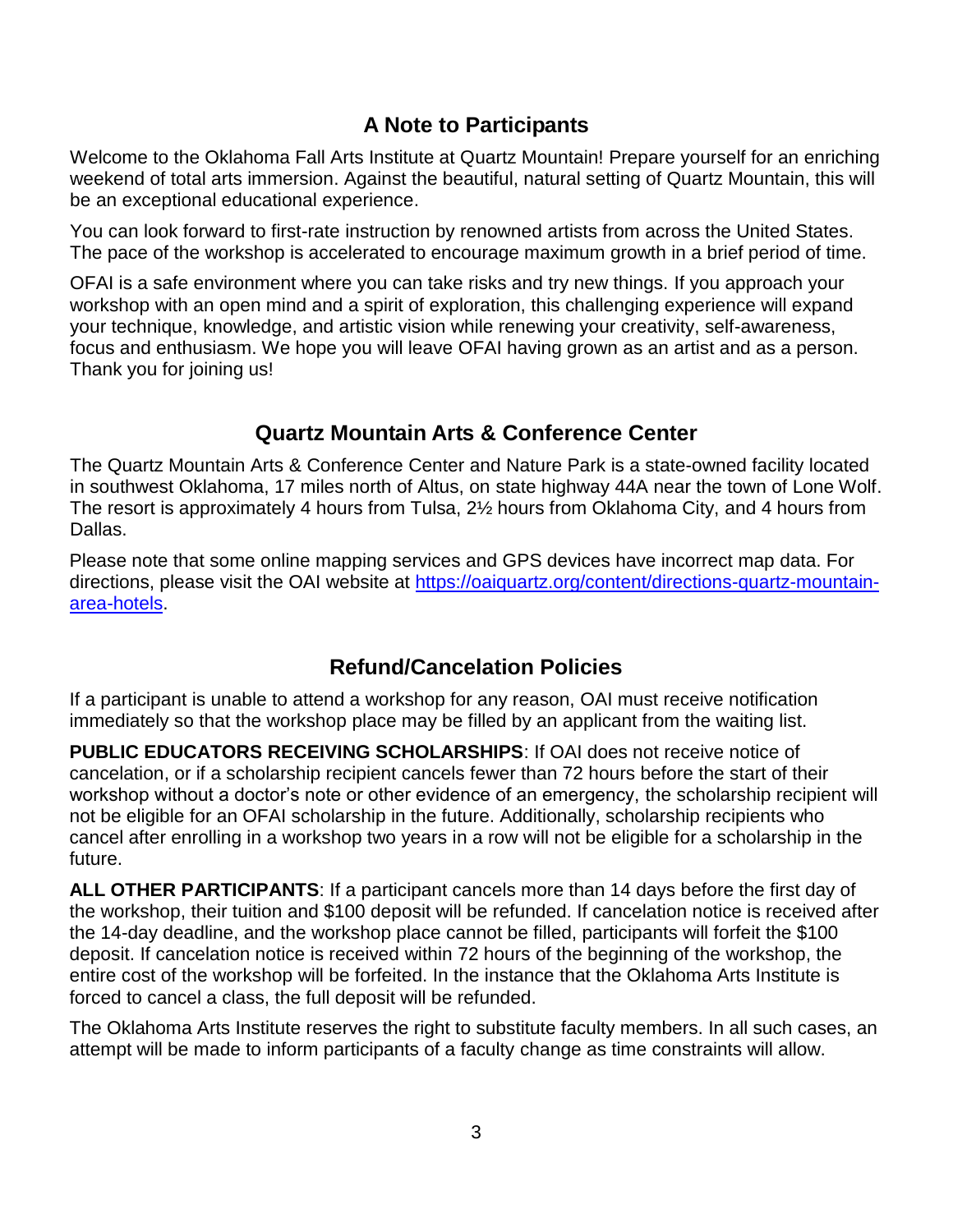### **Housing & Meals**

Unless otherwise requested, private guestrooms will be provided for all participants. Rooms are equipped with bed linens, pillows, towels, microwave, mini refrigerator, phone, TV, and limited daily housekeeping services.

Meals are served buffet style during OFAI, and all participants will be issued a nametag that should be worn as admission to meals.

Quartz Mountain has contracted with a new catering service, and OFAI menus are still being developed. Therefore, specific food items are not yet confirmed, and participants with limited diets are encouraged to bring snacks to supplement. Participants with food allergies should contact OAI in order to make special accommodations with the caterer: 405.605.7500 x0.

Please note: There is no longer a bar in the hotel restaurant, so alcohol will not be available for purchase at Quartz Mountain. Participants may choose to bring their own alcoholic beverages and store them in their hotel rooms. As always, intoxicated participants are prohibited from all classroom spaces.

### **Guests**

Due to the ongoing pandemic and surge in the COVID-19 Delta variant, participants may not bring guests to any OFAI activities or events, including meals.

### **Internet**

Wireless internet access is available in guest rooms and the main lodge building; however, the internet connection at Quartz Mountain is extremely slow. In order for OAI staff to use the internet for OFAI-related business, **streaming videos or downloading large items is prohibited during OFAI** to prevent the internet from crashing. Therefore, *participants must download any files or videos they need BEFORE they arrive at Quartz Mountain.*

Alternatively, a faster internet connection is available in the nearby town of Altus, about 20 miles south of Quartz Mountain.

## **Office & Store**

The OFAI Office at Quartz Mountain will be open 8:30 a.m. to 5:30 p.m. daily. (The office is closed 12:00-12:30 for lunch.) The OFAI office functions as the hub of communications and information, and a copy machine is available for class purposes.

The OFAI Store sells a variety of OAI-related items, including OAI t-shirts and books by OFAI faculty artists. The store also carries some light snacks and bottled water. In addition to cash, the store accepts personal checks, Visa, and MasterCard.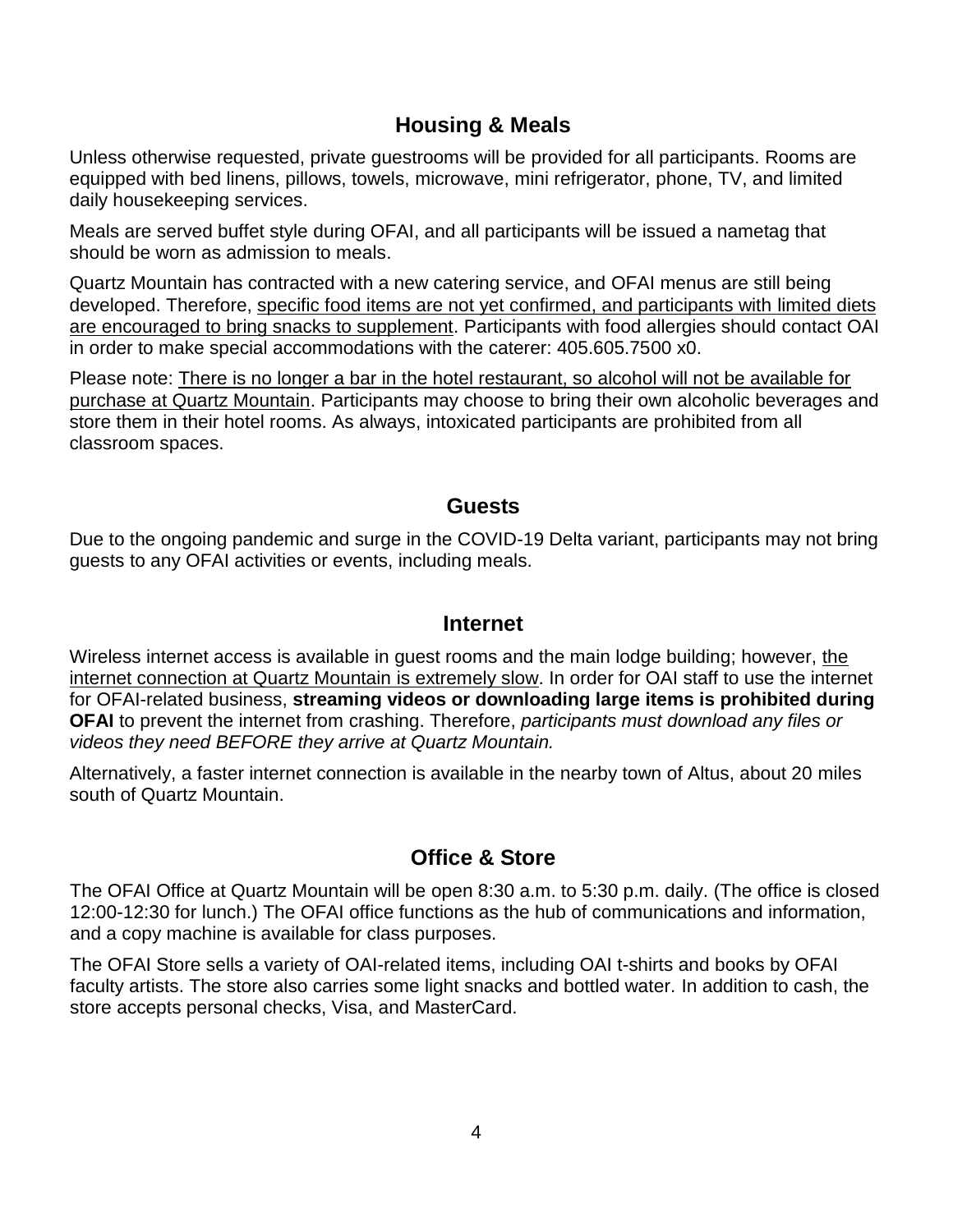### **What to Bring**

Participants should dress casually and comfortably. The weather in Oklahoma in the fall is unpredictable, so a variety of clothing is encouraged. Even in warm weather, air-conditioned spaces may be quite cool, so it's a good idea to pack a sweater or jacket. Participants may also want to bring rain gear and clothing for optional Tai Chi classes.

Comfortable walking shoes are highly recommended. Participants should bring hiking boots if they plan to take advantage of the mountain trails.

Quartz Mountain Lodge does not secure valuables for guests, so participants who choose to bring valuables are encouraged to use a locking suitcase.

After sunset, pathways at Quartz Mountain can be very dark, and Quartz Mountain is home to rattlesnakes. A flashlight is recommended to aid with vision at night.

Other items to consider: a reusable water bottle, travel coffee mug, a laptop computer, sunglasses, bug spray, a small amount of cash, a journal/notebook, and a backpack or tote bag.

*Bed linens, pillows, and towels are provided.*

### **Class Supplies & Studio Fee**

Workshop supply lists are posted on the OAI website at [https://oaiquartz.org/OFAI/participant](https://oaiquartz.org/OFAI/participant-information)[information.](https://oaiquartz.org/OFAI/participant-information) Participants should review the list carefully to ensure they have the necessary items.

Some workshops require more materials than others. These workshops carry with them a \$30 studio fee (built into the cost of tuition for non-scholarship participants), which was charged during registration. Though participants may be asked to bring a few additional items from home, the studio fee covers most supplies for the class, including essential paints, brushes, canvases, paper, photo paper and inks, and other materials and tools. The studio fee also helps with the cost of purchasing and maintaining necessary equipment (e.g., easels, printing presses, computers, software).

Please note that the cost of supplies for most workshops at OFAI exceeds \$30/person. This fee is simply intended to offset the cost to OAI of purchasing required materials. Items purchased by OAI are meant to be used at Quartz Mountain only*;* therefore, any unused supplies purchased by OAI must stay on site for use in future OFAI workshops. The studio fee does *not* permit a participant to take unused materials home with them.

## **Contagious Illness Policy**

Due to the continued prevalence of the COVID-19 virus and current surge of the Delta variant in Oklahoma, and because OFAI occurs as flu season begins, it's especially important that all OFAI participants take precautions to prevent the spread of contagious disease while at OFAI.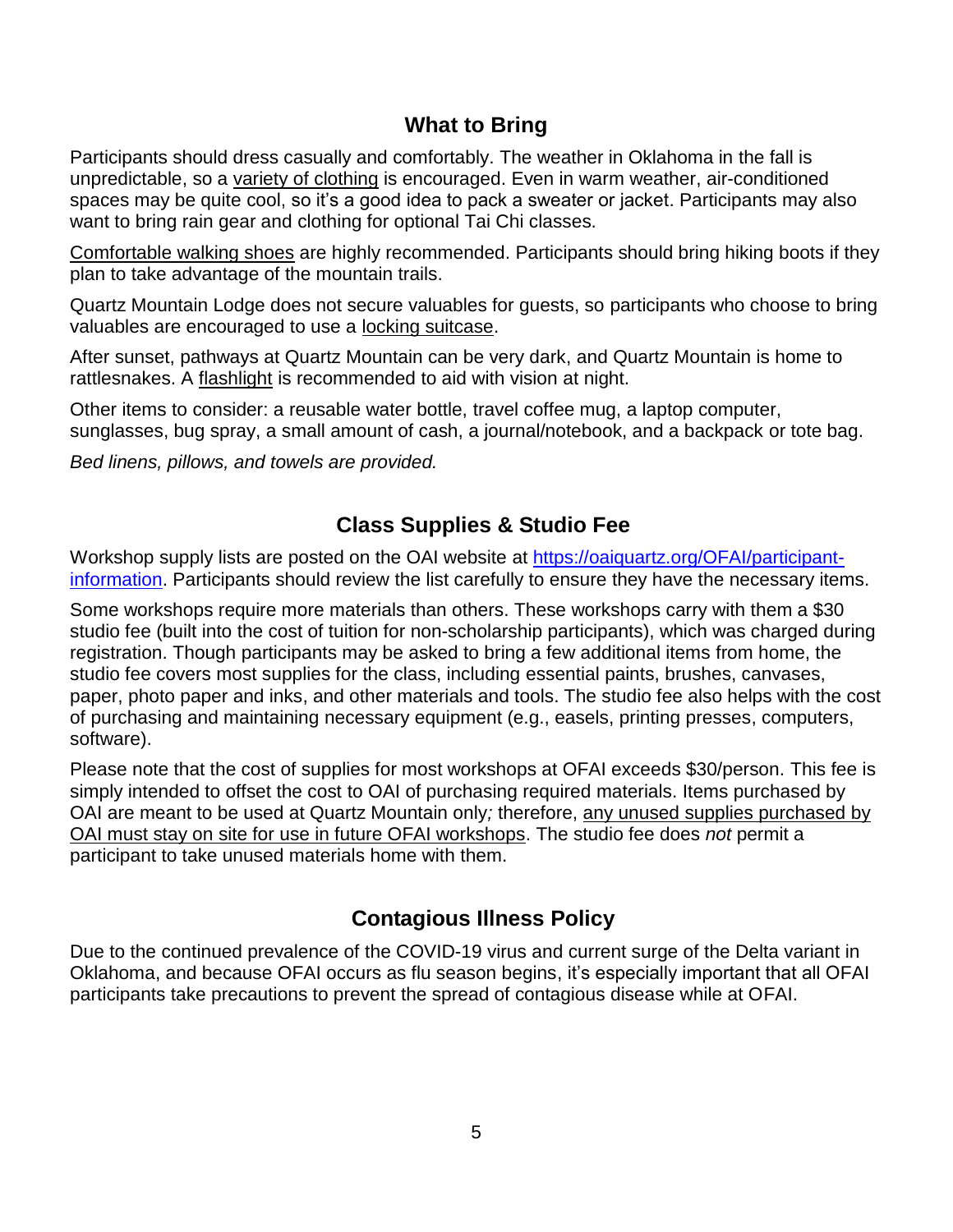The COVID-19 virus spreads between people who are in close contact with one another and through respiratory droplets produced when an infected person coughs or sneezes. It may also be possible that a person can get COVID-19 by touching a surface or object that has the virus on it and then touching their own mouth, nose, or eyes. To avoid the spread of COVID-19 and other contagious illnesses, all participants should follow standard precautions during OFAI:

- The COVID-19 and flu vaccines are very effective for preventing the spread of these illnesses, and participants are highly encouraged to receive these vaccines prior to the Institute.
- Participants should avoid touching their eyes, nose, or mouth.
- Participants should avoid close contact with people who are sick.
- Participants should keep their hands clean by washing frequently with soap and water. When soap and water are not available, use an alcohol-based hand sanitizer.
- Participants should cover their mouth and nose with a tissue or the crook of their elbow when they sneeze and immediately dispose of used tissues in a trash receptacle.

If a participant becomes sick while at Quartz Mountain, OAI staff must be notified immediately. Participants who have a fever or exhibit other signs or symptoms of contagious illness will not be allowed to participate in OFAI classes or events. The OAI staff will assist participants in obtaining necessary medical treatment and making arrangements to return home.

## **COVID-19 Requirements**

COVID-19 and its variants ("COVID-19") are highly contagious and are spread mainly from person to person. Although OAI has put into place the following preventative measures to help reduce the spread of COVID-19:

- Each participant will be required to wear a face mask that covers their mouth and nose in all indoor spaces, including classrooms and studios (with the exception of meal times and individual hotel rooms). Any participant without a face mask will not be permitted to attend OFAI classes or events.
- OAI reserves the right to remove and/or dismiss any participant for COVID-19 reasons and to take all reasonable steps to maintain and protect their health and wellbeing, as well as that of the entire OFAI community.
- If a participant tests positive for COVID-19, they will be unable to participate in OFAI. Additionally, for participants who test positive prior to the Institute, in order to be eligible for a full refund, OAI must be notified immediately so another participant can take their place.
- Pursuant to CDC guidelines, any unvaccinated individual who comes in close contact with someone who has COVID-19 will be unable to participate in OFAI. In order to be eligible for a full refund, OAI must be notified immediately so another participant can take their place.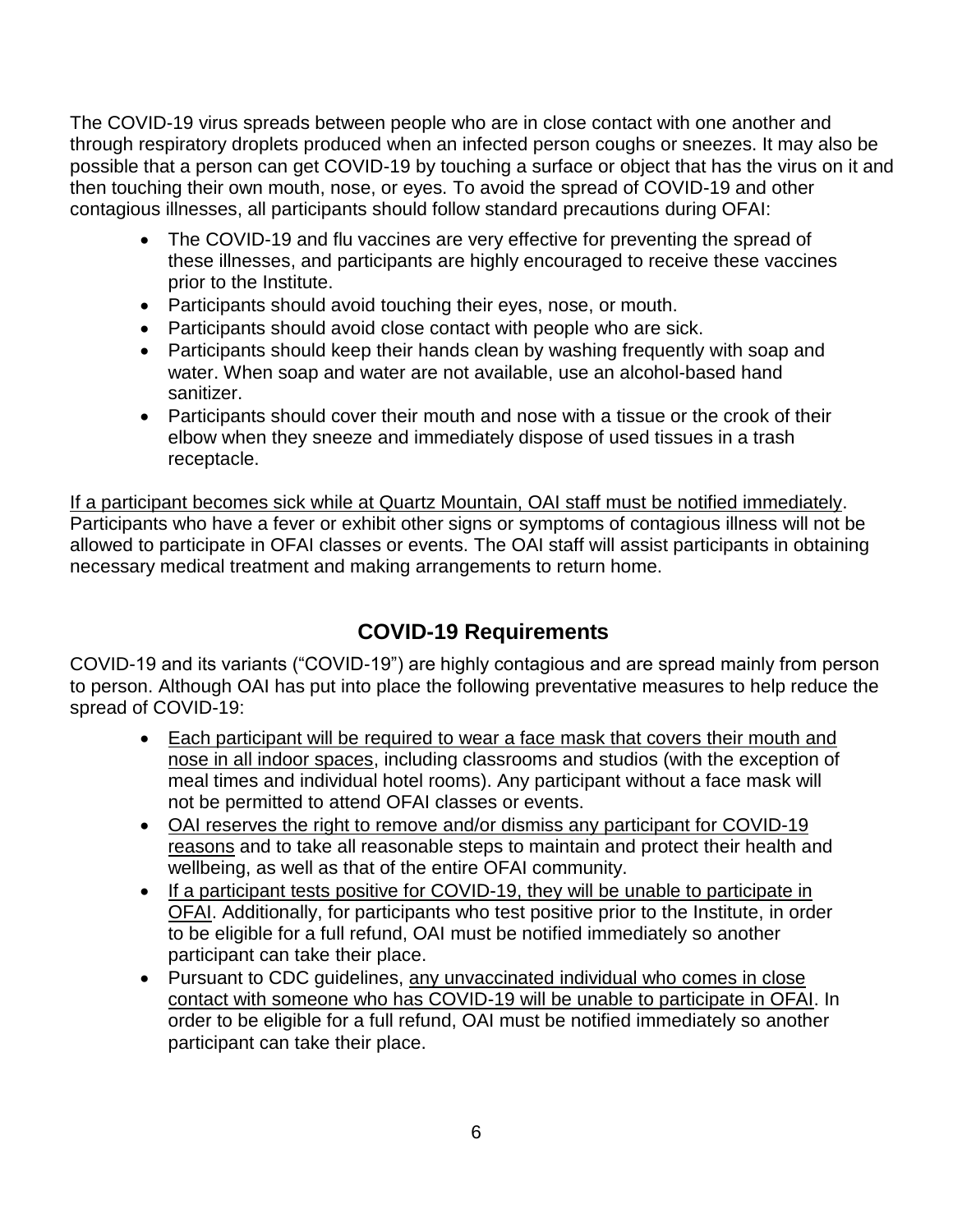- Prior to or upon arrival at Quartz Mountain, participants will be required to submit or show ONE of the following:
	- o Copy of their CDC COVID-19 Vaccination Record Card *OR*
	- o A laboratory record showing a negative COVID-19 test result received within 48 hours of arrival. Laboratory results must show the **name** of the participant, the **date** the test was administered, and a **negative result***. OR*
	- $\circ$  If a participant is unable to upload or present one of these forms of documentation, a rapid test will be provided upon arrival at Quartz Mountain. Participants who don't have the required documentation will be required to self-administer the rapid test and receive a negative test result before they can continue with the check-in process.

Participants should have received an email with a link to an online form through which they can upload documentation in advance. Otherwise, documentation must be presented upon arrival at Quartz Mountain.

# **Arrival & Check-In**

To expedite the check-in process, participants are assigned check-in times by proximity to Quartz Mountain. The check-in process will begin before entering the Lodge parking lot. Upon arrival, participants will be directed by car to the first check-in point at Quartz Mountain where they will be able to show COVID documentation (if it hasn't already been uploaded) or verify that they will need to take a rapid test.

Participants should check in during the following times:

- **11 a.m. to 11:30 a.m.**—Check-in for participants who live **less than 150 miles** from Quartz Mountain.
- **11:30 a.m. to 12 p.m.**—Check-in for participants who live **150-200 miles** from Quartz Mountain.
- **12 p.m. to 12:30 p.m.**—Check-in for participants who live **more than 200 miles** from Quartz Mountain.

Orientation: Participant orientation will begin at 1:30 p.m. in the Lodge ballroom.

Lunch: OFAI meals begin with dinner on Thursday and extend through breakfast on Sunday, so lunch on arrival day is not included in the OFAI meal plan. Participants must bring/eat lunch before check-in on Thursday. (Please note: The Quartz Mountain restaurant may not be open at that time, so participants are encouraged to make other plans for lunch.)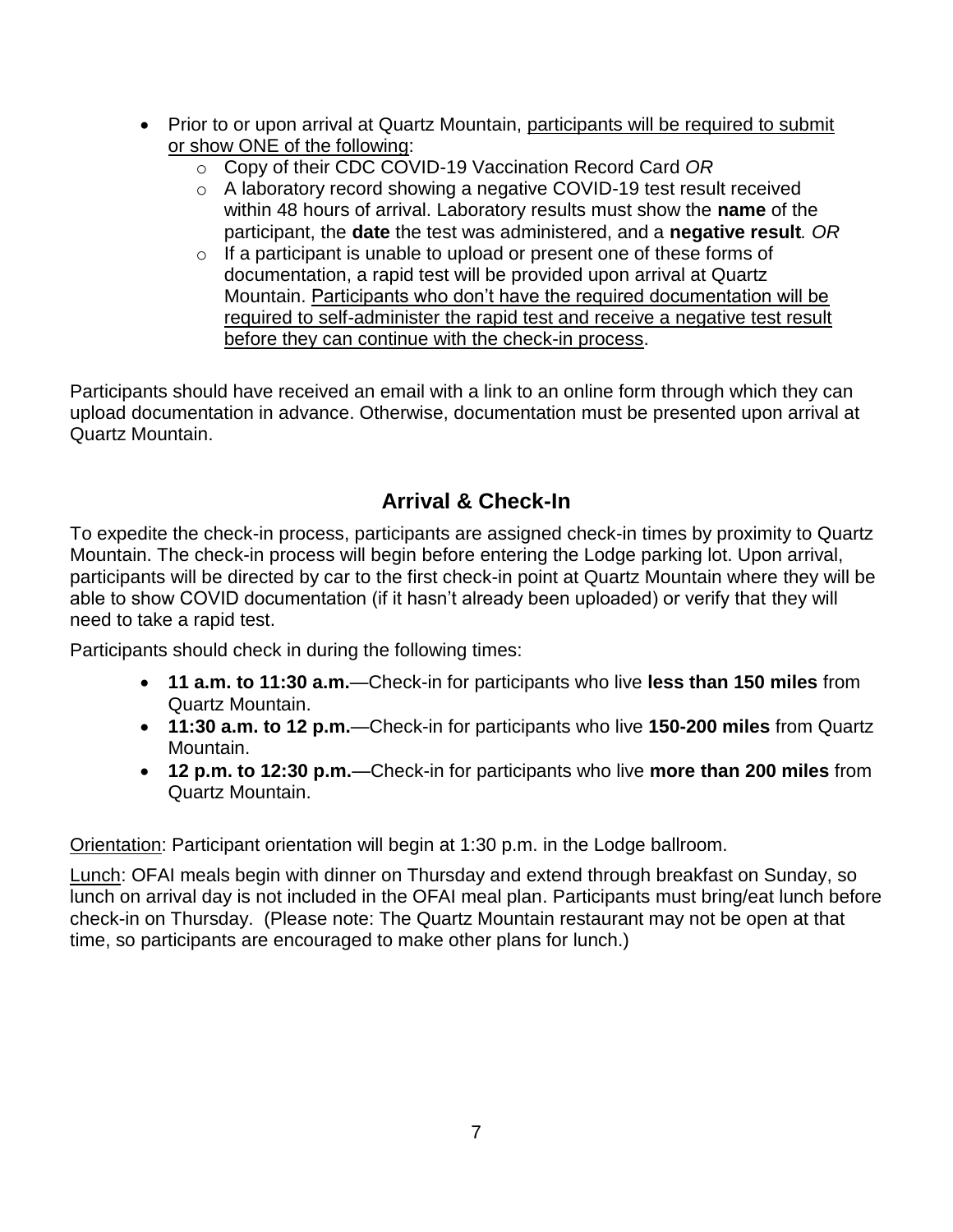# **Tentative Daily Schedule**

The schedule for each weekend will vary slightly. Participants will receive a detailed schedule at check-in, but a general overview of a typical OFAI weekend is listed below.

### **Thursday**

| $11 - 12:30$ p.m.  | <b>OFAI Registration &amp; Hotel Check-In</b> |
|--------------------|-----------------------------------------------|
| $1:30 - 2:30$ p.m. | Orientation                                   |
| $2:30 - 5:30$ p.m. | <b>Classes</b>                                |
| $5:30 - 7:30$ p.m. | <b>Dinner</b>                                 |
| $5:30 - 10$ p.m.   | <b>Open Studios</b>                           |
| $6:30 - 8$ p.m.    | <b>Screenprinting Social</b>                  |
|                    |                                               |

### **Friday**

| $6:30 - 9$ a.m.    | <b>Breakfast</b>    |
|--------------------|---------------------|
| $7 - 7:45$ a.m.    | Tai Chi             |
| $7 - 9$ a.m.       | <b>Open Studios</b> |
| $9 a.m. - 12 p.m.$ | <b>Classes</b>      |
| $12 - 2 p.m.$      | Lunch               |
| $2 - 5:30$ p.m.    | <b>Classes</b>      |
| $5:30 - 7:30$ p.m. | <b>Dinner</b>       |
| $5:30 - 10$ p.m.   | <b>Open Studios</b> |
| 8 p.m.             | Meet the Artists    |
|                    |                     |

#### **Saturday**

| $6:30 - 9$ a.m.    | <b>Breakfast</b>         |  |
|--------------------|--------------------------|--|
| $7 - 7:45$ a.m.    | Tai Chi                  |  |
| $7 - 9$ a.m.       | <b>Open Studios</b>      |  |
| 9 a.m. - 12 p.m.   | <b>Classes</b>           |  |
| $12 - 2 p.m.$      | Lunch                    |  |
| $2 - 5:30$ p.m.    | <b>Classes</b>           |  |
| $5:30 - 7:30$ p.m. | <b>Dinner</b>            |  |
| $5:30 - 10$ p.m.   | <b>Open Studios</b>      |  |
| $8 - 10$ p.m.      | <b>Guided Stargazing</b> |  |

#### **Sunday**

| $6:30 - 8:30$ a.m.  | <b>Breakfast</b>                            |
|---------------------|---------------------------------------------|
| 7 – 8:30 a.m.       | <b>Open Studios</b>                         |
| $8:30 - 9:30$ a.m.  | Classes: Clean Up & Set Up for Walk-Through |
| $9:30 - 10:30$ a.m. | Self-Guided Walk-Through                    |
| $10:30 - 11$ a.m.   | Check-Out                                   |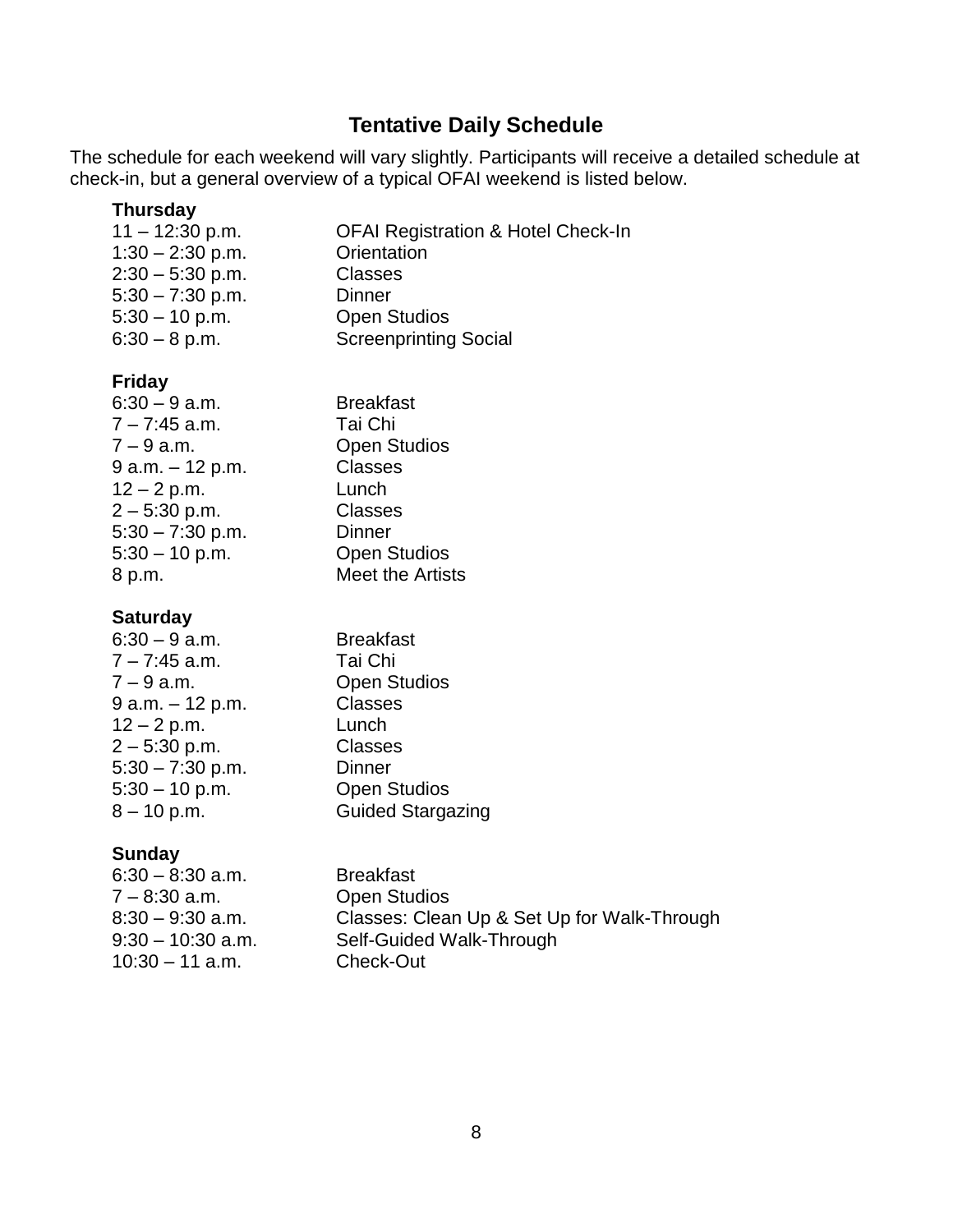### **Faculty Presentations**

Each lead faculty artist will give a short "Meet the Artist" presentation in the outdoor amphitheater on Friday evening, beginning at 8pm. Faculty presentations may consist of a performance, slide show, or audience participation event. Each "Meet the Artist" is approximately 10 minutes long. Although it is not required, participants are strongly encouraged to attend. Not only are these once-in-a-lifetime opportunities to learn from nationally-renowned artists, but one of the most beneficial aspects of OFAI is having the chance to learn about many different artistic disciplines.

### **Attendance**

The Fall Arts Institute is an arts immersion experience. Each workshop session builds upon the previous session. Out of respect for the faculty artists, please arrive on time and attend all class sessions. Please keep in mind that organizations, foundations, and individuals have contributed funds to underwrite the cost of OFAI for all participants.

### **Non-Discrimination Policy**

Diversity is one of the strengths of our organization and its programs. OAI is committed to maintaining employment, recruitment, hiring, and educational settings that are culturally, racially, and ethnically non-discriminatory and all-inclusive. Respecting differences is one of OAI's core values.

OAI does not discriminate or permit discrimination against any person employed by, applying for, attending, or associated with OAI's programs, based on the person's race, color, age, religion, political beliefs, national origin, disability, familial status, sex, sexual orientation, gender identity, or gender expression.

## **Anti-Harassment Policy**

OAI strives to create and maintain an environment in which all are treated with decency, dignity, and respect. Harassment, whether verbal, written or physical, is a form of discrimination. Harassment includes all types of bullying, intimidation, direct insults, malicious gossip, and victimization. OAI's Anti-Harassment Policy will be strictly enforced and may lead to disciplinary action, including dismissal from a program or employment.

### **Contact Information & Questions**

The OFAI office phone number is 405.605.7500. The Quartz Mountain Arts & Conference Center front desk is staffed 24 hours a day. Participants may call the hotel with questions about the facilities or in the event of an emergency at 580.563.9174.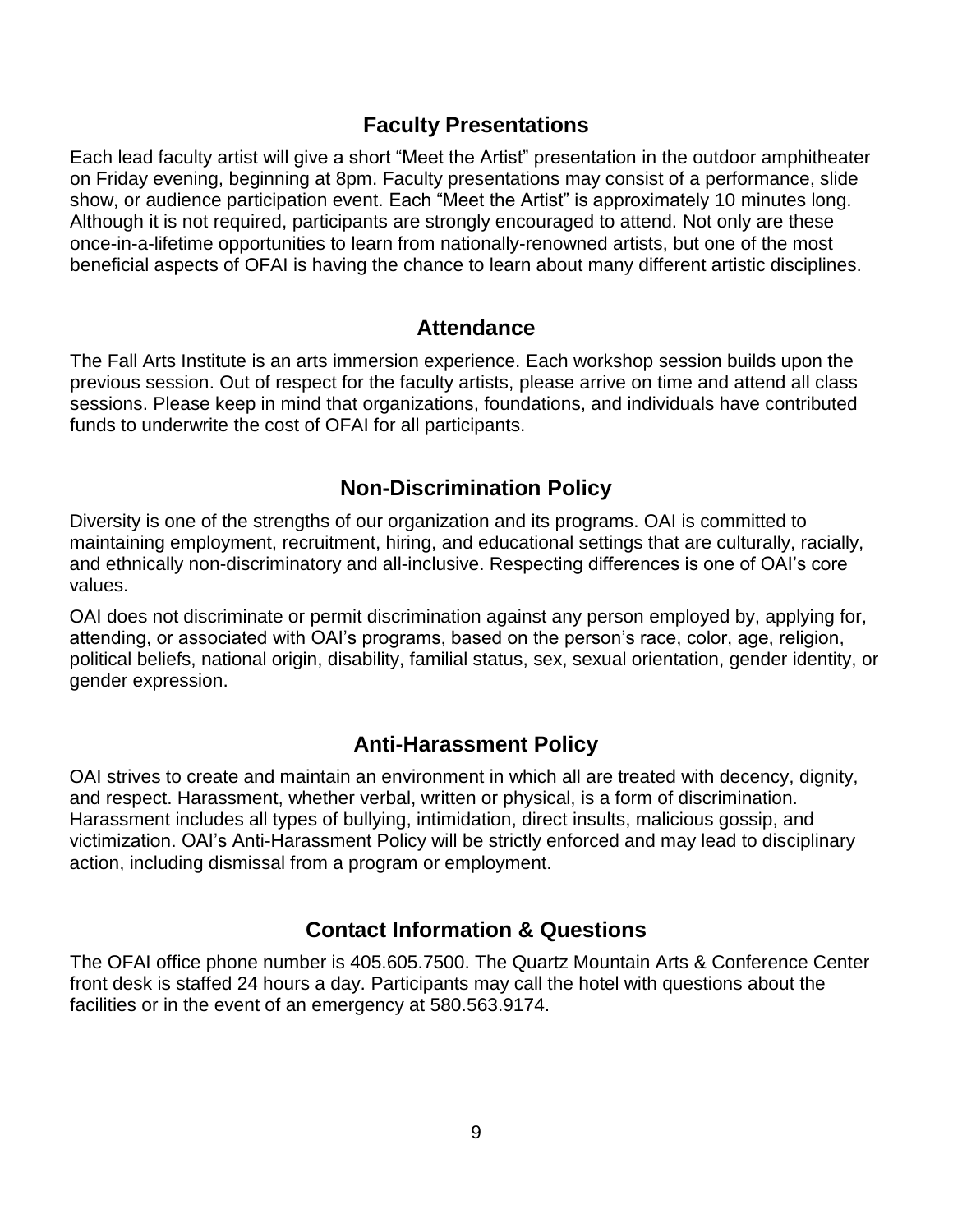# **OTHER HELPFUL INFORMATION FOR EDUCATORS**

The following information summarizes some of the points most important to educators and/or those attending on scholarship. Please read the entire handbook, not just this section—there is a lot of important information all participants need to know in order to ensure the experience is beneficial.

### **Housing**

Unless otherwise requested, private guestrooms will be included in the scholarship and tuition costs for all participants.

### **Proof of Employment**

Educators receiving a discount or scholarship must bring a valid school I.D. card, pay stub, or other proof of employment for the current school year. Educators will be asked to show this proof of employment upon arrival at check-in on Thursday afternoon.

# **Cancelation Policy for Scholarship Recipients**

Educators who do not give cancelation notice or who cancel fewer than 72 hours before the start of their workshop without a doctor's note or other evidence of an emergency will not be eligible for an OFAI scholarship in the future.

Additionally, scholarship recipients who cancel after enrolling in a workshop two years in a row will not be eligible for a scholarship in the future.

# **Attendance Policy for Scholarship Recipients**

Because scholarships are generously provided by the Oklahoma State Department of Education and private donors, educators are expected to attend all class sessions and remain at Quartz Mountain until check-out on Sunday. Additionally, educators must participate in all classroom activities including studio demonstrations. Significant attendance issues will preclude educators from receiving a scholarship or discount in the future.

## **Professional Development**

Participant educators (regardless of scholarship status) are eligible to obtain 18 hours of professional development credit for OFAI attendance. In order to receive professional development credits, participants must attend all class sessions, participate in classroom activities as requested by the instructor, and remain at Quartz Mountain until check-out on Sunday. Participants who do not fulfill these requirements will forfeit all professional development credits; development credits will not be prorated.

The Oklahoma Arts Institute reserves the right to refuse credit to anyone who arrives late, leaves early, is absent from any class session, declines to participate in learning exercises, and/or is excessively tardy during the OFAI weekend.